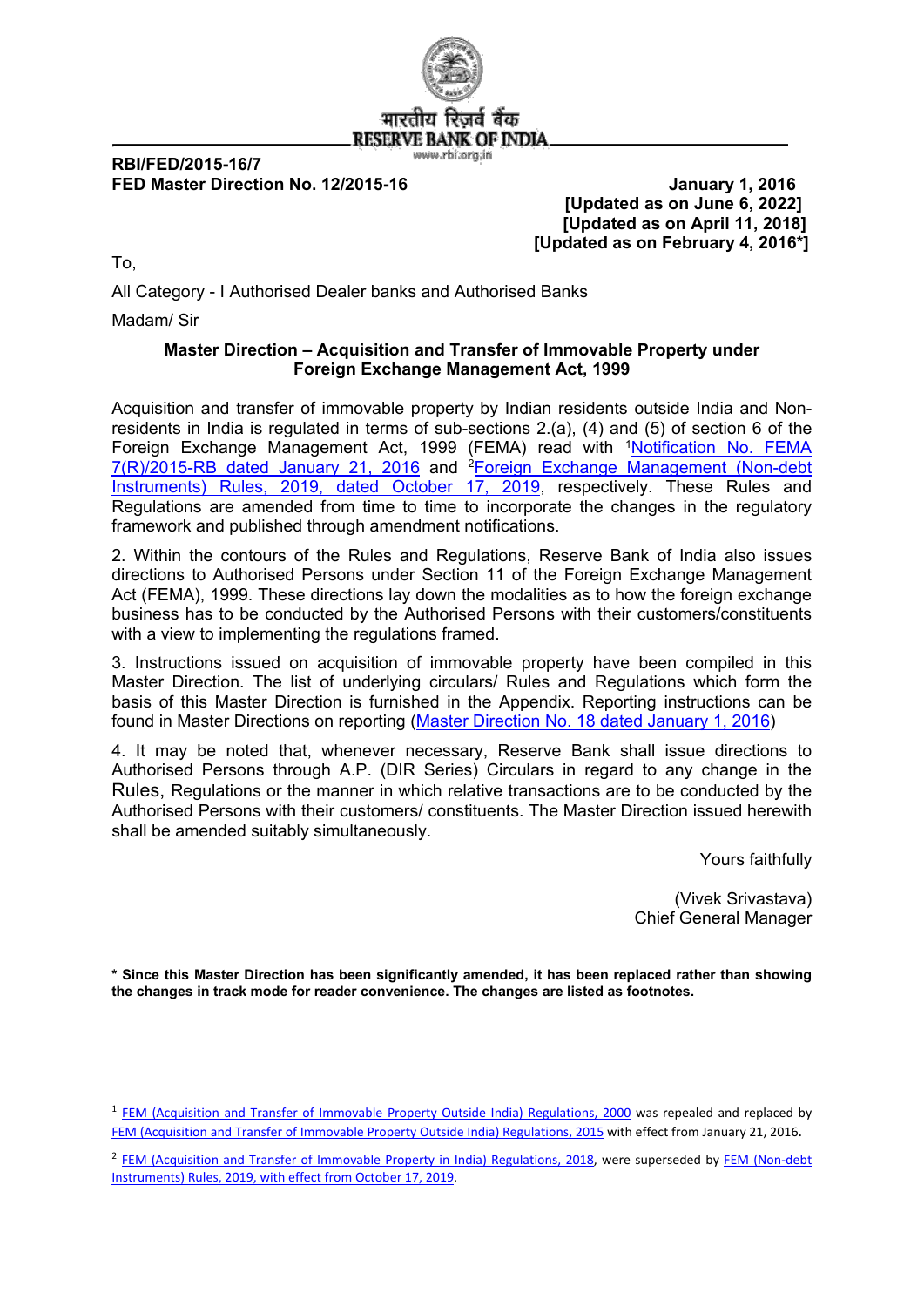## **[3](#page-1-0)Master Direction 12/ 2015-16 - Acquisition and Transfer of Immovable Property under Foreign Exchange Management Act, 1999**

## **Part I - Acquisition and Transfer of Immovable Property outside India by a person resident in India**

## **1. Introduction**

1.1 The regulations issued under Foreign Exchange Management Act, 1999, governing acquisition and transfer of immovable property outside India are notified under [4](#page-1-1)Notification No. [FEMA 7\(R\)/2015-RB dated January 21, 2016,](https://www.rbi.org.in/Scripts/NotificationUser.aspx?Id=10257&Mode=0) as amended from time to time.

1.2 A person resident in India can, acquire property outside India if so permitted under the FEMA or the regulations framed thereunder or with the general or special permission of the Reserve Bank. These restrictions, however, do not apply to the property held by a person resident in India who is a foreign national or if the property was acquired by a person resident in India on or before July 8, 1947 and continued to be held by him with the permission of the Reserve Bank. The restrictions also do not apply to acquisition of property outside India by a person resident in India on a lease not exceeding five years.

## **2. Definitions**

Some key terms used in the regulations are given below:

2.1 'Relative' in relation to an individual means husband, wife, brother or sister or any lineal ascendant or descendant of that individual.

2.2 'Liberalised Remittance Scheme' is a facility available to resident individuals for making remittances outside India as per the conditions mentioned in the Master Direction on Liberalised Remittance Scheme.

## **3. Modes of acquiring property outside India by a resident**

3.1 According to section 6(4) of the FEMA, a person resident in India can hold, own, transfer or invest in any immovable property situated outside India if such property

<span id="page-1-0"></span> <sup>3</sup> Updated up to June 6, 2022, through [FEM \(Non-debt Instruments\) Rules, 2019 dated October 17, 2019.](https://rbi.org.in/Scripts/NotificationUser.aspx?Id=11723&Mode=0)

<span id="page-1-1"></span><sup>4</sup> [FEM \(Acquisition and Transfer of Immovable Property Outside India\) Regulations, 2000](https://rbi.org.in/Scripts/NotificationUser.aspx?Id=161&Mode=0) were repealed and replaced by [FEM \(Acquisition and Transfer of Immovable Property Outside India\) Regulations, 2015](https://www.rbi.org.in/Scripts/NotificationUser.aspx?Id=10257&Mode=0) with effect from January 21, 2016.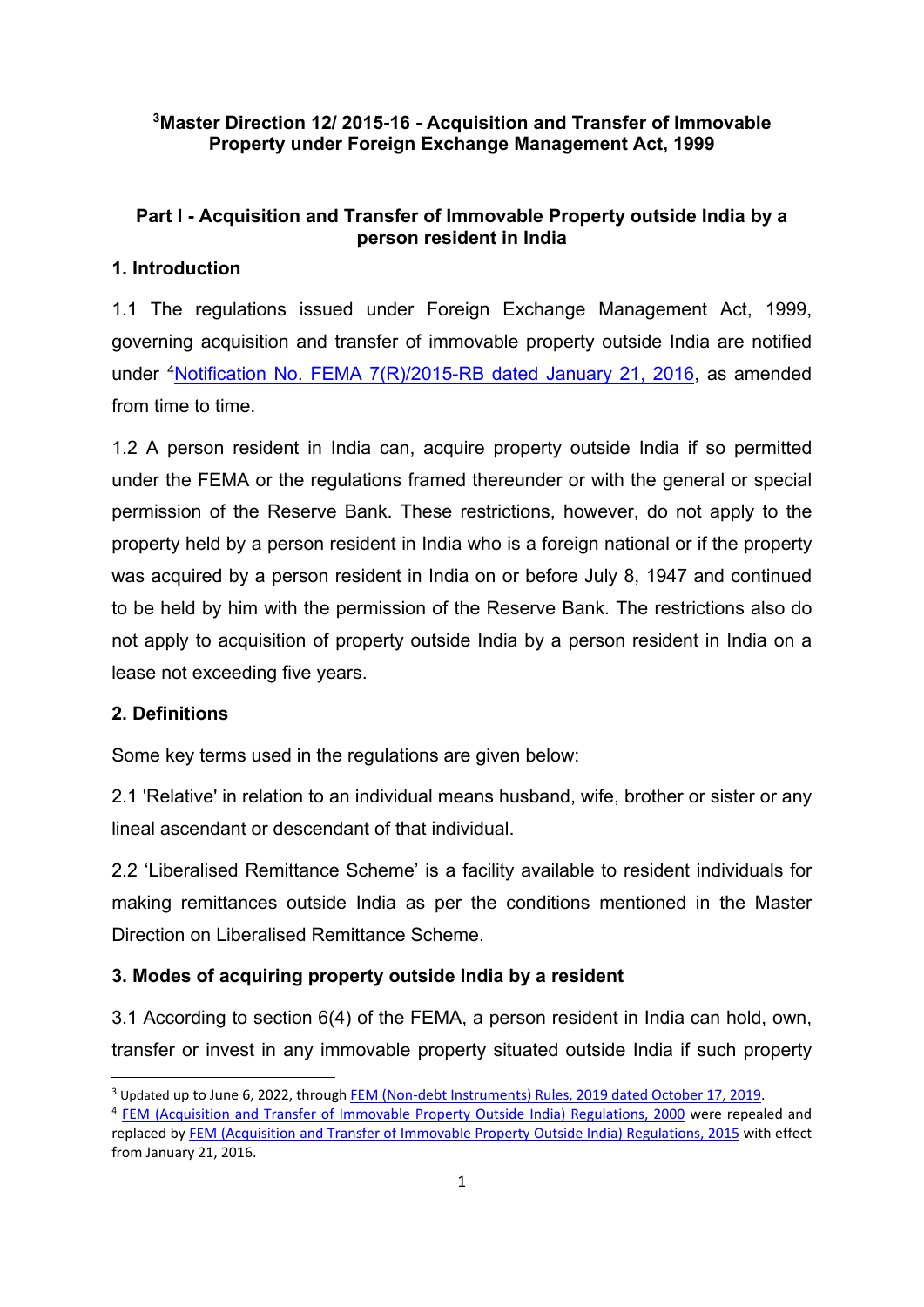was acquired, held or owned by him/ her when he/ she was resident outside India or inherited from a person resident outside India.

3.2 A resident can acquire immovable property outside India by way of gift or inheritance from:

- (a) a person referred to at 3.1 above; or
- (b) a person resident in India who had acquired such property on or before July 8, 1947 and continued to be held by him with the permission of the Reserve Bank.
- (c) [5a](#page-2-0) person resident in India who has acquired such property in accordance with the foreign exchange provisions in force at the time of such acquisition.

3.3 A resident can purchase immovable property outside India out of foreign exchange held in his/ her Resident Foreign Currency (RFC) account.

3.4 <sup>[6](#page-2-1)</sup>A resident can acquire immovable property outside India jointly with a relative who is a person resident outside India, provided there is no outflow of funds from India.

[7\[](#page-2-2)\*\*]

## **4. Acquisition under the Liberalised Remittance Scheme (LRS)**

A resident individual can send remittances under the Liberalised Remittance Scheme for purchasing immovable property outside India.

<span id="page-2-0"></span><sup>&</sup>lt;sup>5</sup> Inserted by [FEM \(Acquisition and Transfer of Immovable Property Outside India\) Regulations, 2015](https://www.rbi.org.in/Scripts/NotificationUser.aspx?Id=10257&Mode=0) with effect from January 21, 2016.

<span id="page-2-1"></span><sup>&</sup>lt;sup>6</sup> Inserted by **FEM (Acquisition and Transfer of Immovable Property Outside India) Regulations, 2015 with effect from** January 21, 2016.

<span id="page-2-2"></span><sup>&</sup>lt;sup>7</sup> Omitted by [FEM \(Acquisition and Transfer of Immovable Property Outside India\) Regulations, 2015](https://www.rbi.org.in/Scripts/NotificationUser.aspx?Id=10257&Mode=0) with effect from January 21, 2016. Prior to omission, the clause read as "If a person resident in India has acquired immovable property outside India as per the provisions listed at 3.1 to 3.3, above, he may transfer it by way of gift to his relative who is a person resident in India."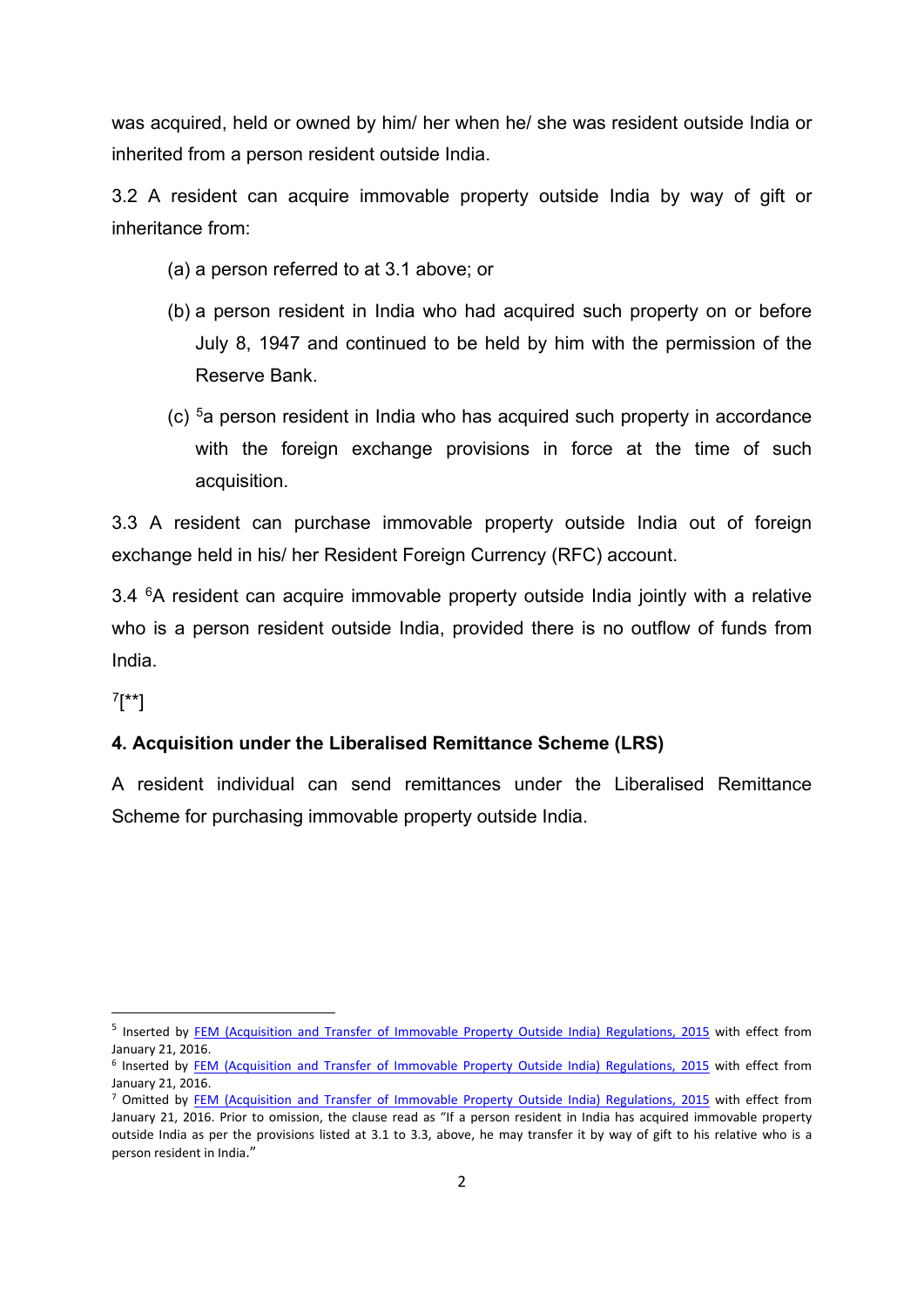#### **5. Companies having overseas offices**

A company incorporated in India having overseas offices, may acquire immovable property outside India for its business and for residential purposes of its staff, provided total remittances <sup>8</sup>do not exceed the following limits prescribed for initial and recurring expenses, respectively:

a) 15 per cent of the average annual sales/ income or turnover of the Indian entity during the last two financial years or up to 25 per cent of the net worth, whichever is higher;

b) 10 per cent of the average annual sales/ income or turnover during the last two financial years.

#### **Part II - Acquisition and Transfer of Immovable Property in India**

#### **1. Introduction**

1.1 The FEMA 1999 empowers the Central Government to prescribe, in consultation with the RBI, rules pertaining to capital account transactions, not involving debt instruments. The Central Government has, accordingly, notified the <sup>[9](#page-3-1)</sup>Foreign [Exchange Management \(Non-debt Instruments\) Rules, 2019, dated October 17,](https://rbi.org.in/Scripts/NotificationUser.aspx?Id=11723&Mode=0)  [2019,](https://rbi.org.in/Scripts/NotificationUser.aspx?Id=11723&Mode=0) as amended from time to time, in supersession of the [Foreign Exchange](https://www.rbi.org.in/Scripts/NotificationUser.aspx?Id=11248&Mode=0)  [Management \(Acquisition and Transfer of Immovable Property in India\) Regulations,](https://www.rbi.org.in/Scripts/NotificationUser.aspx?Id=11248&Mode=0)  [2018.](https://www.rbi.org.in/Scripts/NotificationUser.aspx?Id=11248&Mode=0) These Rules do not apply to acquisition or transfer of immovable property in India by a person resident outside India on a lease not exceeding five years.

1.2 As per section 6(5) of FEMA, a person resident outside India can hold, own, transfer or invest in any immovable property situated in India if such property was acquired, held or owned by him/ her when he/ she was resident in India or inherited from a person resident in India.

<span id="page-3-0"></span><sup>&</sup>lt;sup>8</sup> Inserted b[y AP \(DIR Series\) Circular No. 43/2015-16 \[1/7\(R\)\].](https://www.rbi.org.in/Scripts/NotificationUser.aspx?Id=10264&Mode=0) Prior to insertion it read as "in accordance with the direction issued by the Reserve Bank of India from time to time."

<span id="page-3-1"></span><sup>9</sup> [Notification No. FEMA 21R](https://rbi.org.in/Scripts/NotificationUser.aspx?Id=11248&Mode=0) has been superseded b[y FEM \(NDI\) Rules, 2019](https://rbi.org.in/Scripts/NotificationUser.aspx?Id=11723&Mode=0)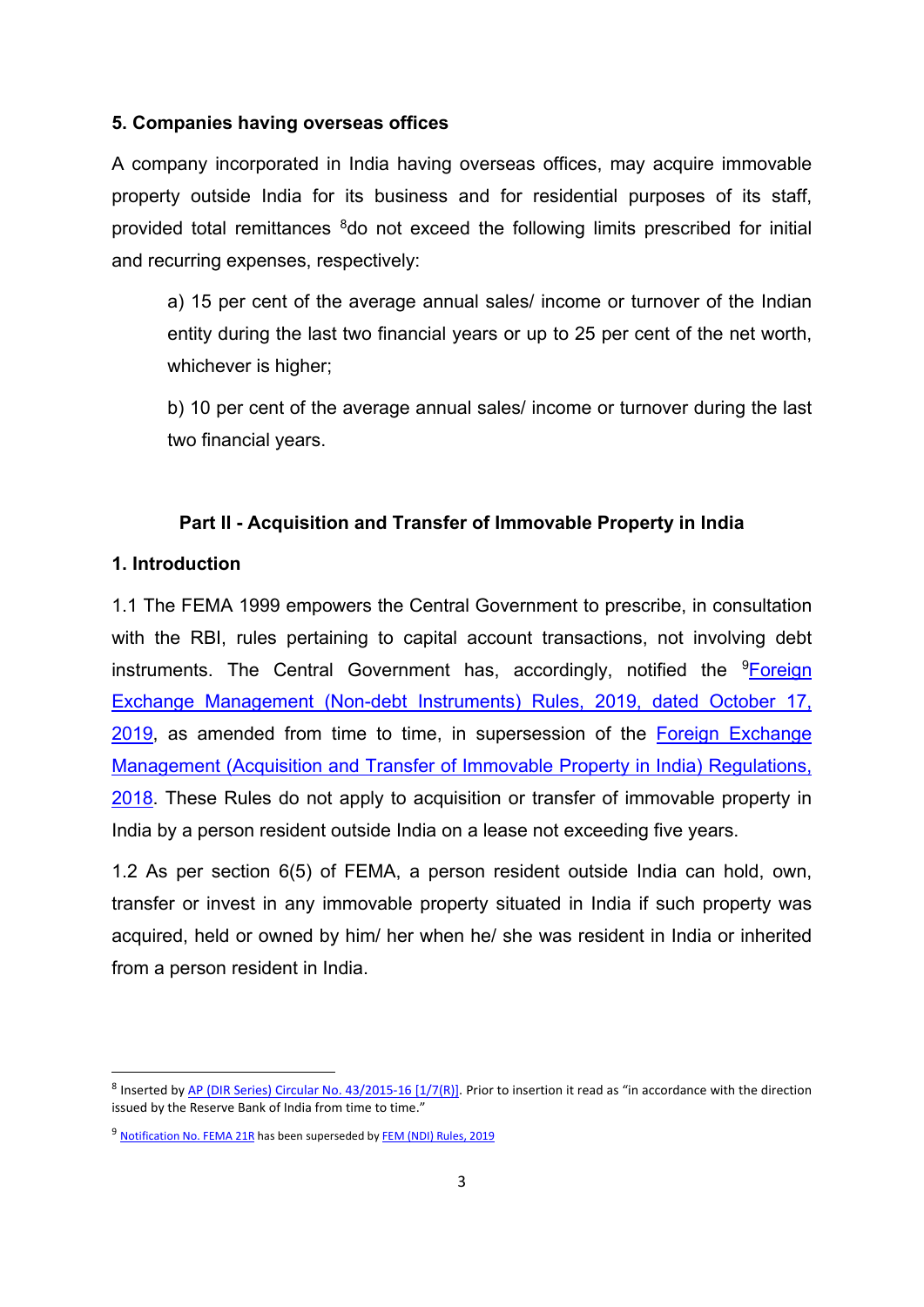## **2. Definitions**

Some key terms used in the Rules are given below:

2.1 [10](#page-4-0)A 'Non-Resident Indian' (NRI) is a person resident outside India who is a citizen of India.

2.2 [11](#page-4-1)An 'Overseas Citizen of India (OCI)' is a person resident outside India who is registered as an Overseas Citizen of India Cardholder under Section 7(A) of the Citizenship Act, 1955.

2.3 'Repatriation outside India' means the buying or drawing of foreign exchange from an authorised dealer in India and remitting it outside India through banking channels or crediting it to an account denominated in foreign currency or to an account in Indian currency maintained with an authorised dealer from which it can be converted in foreign currency.

2.4 'Transfer' includes sale, purchase, mortgage, exchange, pledge, gift, loan or any other form of transfer of right, title, possession or lien.

2.5 'Relative' means relative as defined in section 2(77) of the Companies Act, 2013.

#### **3. Acquisition/ transfer by a Non- Resident Indian (NRI)**

#### **3.1 [12](#page-4-2)Acquisition of immovable property**

3.1.1 <sup>[13](#page-4-3)</sup>An NRI or an OCI can acquire by way of purchase any immovable property (other than agricultural land/ plantation property/ farm house) in India.

<sup>[14](#page-4-4)</sup>3.1.2 An NRI or an OCI can acquire by way of gift any immovable property (other than agricultural land/ plantation property/ farm house) in India from person resident

<span id="page-4-0"></span> $10$  Inserted by FEM (Acquisition and transfer of Immovable Property in India) Regulations, 2018 with effect from March 26, 2018 through [FEMA 21\(R\), dated 26.03.2018.](https://rbi.org.in/Scripts/NotificationUser.aspx?Id=11248&Mode=0) Prior to insertion, it read as *"A 'Non-Resident Indian' (NRI) is a citizen of India resident outside India."*

<span id="page-4-1"></span><sup>11</sup> Inserted by FEM (Acquisition and transfer of Immovable Property in India) Regulations, 2018 with effect from March 26, 2018 through [FEMA 21\(R\), dated 26.03.2018.](https://rbi.org.in/Scripts/NotificationUser.aspx?Id=11248&Mode=0) Prior to insertion it read as, "*A 'Person of Indian Origin' means an individual (not being a citizen of Pakistan or Bangladesh or Sri Lanka or Afghanistan or China or Iran or Nepal or Bhutan) who at any time, held an Indian Passport or who or either of whose father or mother or whose grandfather or grandmother was a citizen of India by virtue of the Constitution of India or the Citizenship Act, 1955 (57 of 1955)."*

<span id="page-4-2"></span><sup>12</sup> Inserted by FEM (Acquisition and transfer of Immovable Property in India) Regulations, 2018 with effect from March 26, 2018 through [FEMA 21\(R\), dated 26.03.2018.](https://rbi.org.in/Scripts/NotificationUser.aspx?Id=11248&Mode=0) Prior to insertion, it read as *"Purchase of Immovable Property."*

<span id="page-4-3"></span><sup>&</sup>lt;sup>13</sup> Inserted by FEM (Acquisition and transfer of Immovable Property in India) Regulations, 2018 with effect from March 26, 2018 through [FEMA 21\(R\), dated 26.03.2018.](https://rbi.org.in/Scripts/NotificationUser.aspx?Id=11248&Mode=0) Prior to insertion it read as, "An NRI can acquire by way of purchase any immovable property (other than agricultural land/ plantation property/ farm house) in India."

<span id="page-4-4"></span><sup>14</sup> Inserted by FEM (Acquisition and transfer of Immovable Property in India) Regulations, 2018 with effect from March 26, 2018 through [FEMA 21\(R\), dated 26.03.2018](https://rbi.org.in/Scripts/NotificationUser.aspx?Id=11248&Mode=0)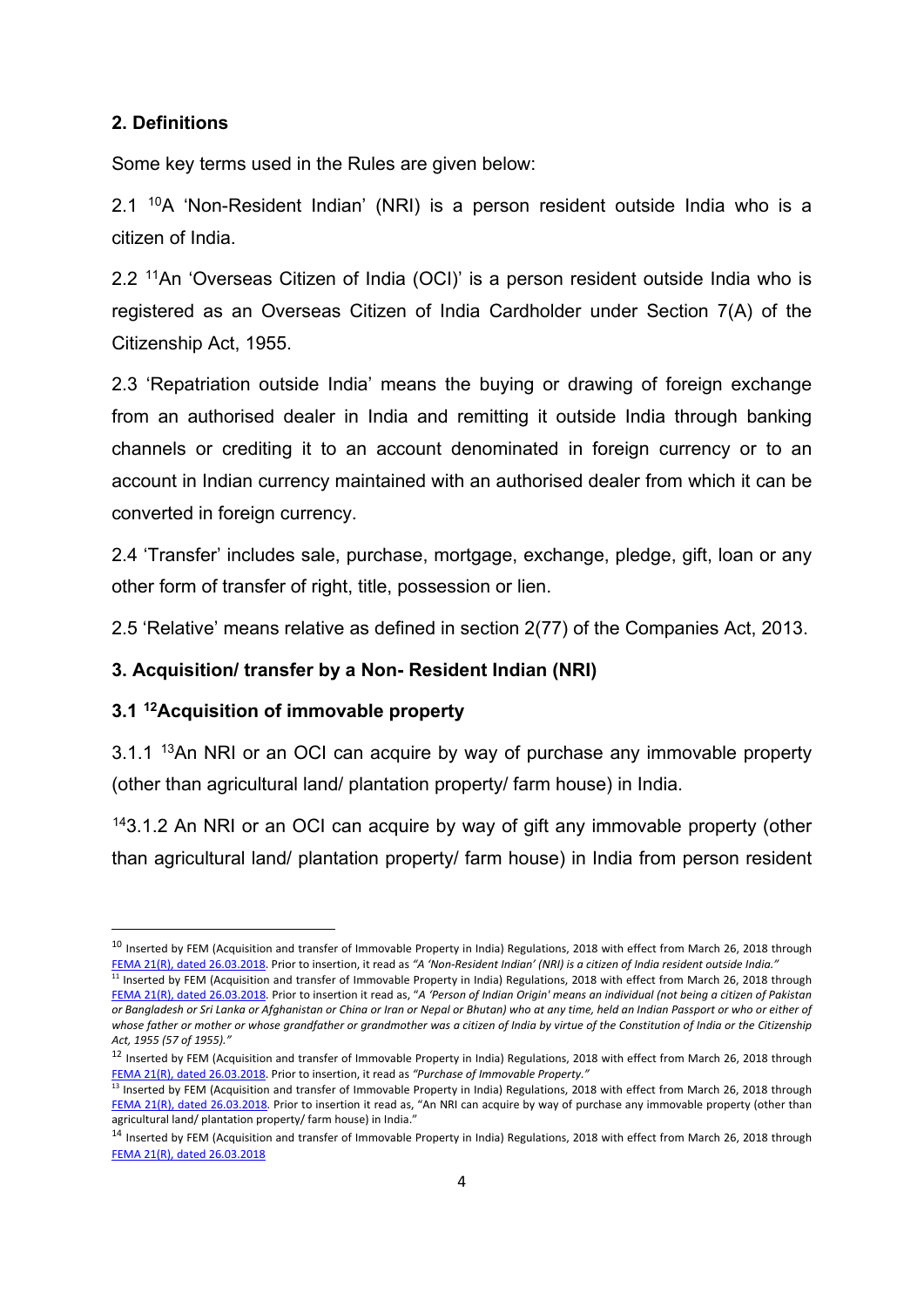in India or from an NRI or an OCI who is a relative as defined in section 2(77) of the Companies Act, 2013.

[15](#page-5-0)3.1.3 An NRI or an OCI can acquire any immovable property in India by way of inheritance from a person resident outside India who had acquired the property in accordance with the provisions of the foreign exchange law in force at the time of acquisition.

<sup>[16](#page-5-1)</sup>3.1.4 An NRI or an OCI can acquire any immovable property in India by way of inheritance from a person resident in India

#### **3.2Transfer of immovable property**

- (a) [17](#page-5-2)An NRI or an OCI may transfer any immovable property in India to a person resident in India;
- (b)  $18$ An NRI or an OCI may transfer any immovable property (other than agricultural land or plantation property or farmhouse) to an NRI or [19a](#page-5-4)n OCI. **In case the transfer is by way of gift, the transferee should be a relative as defined in section 2(77) of the Companies Act, 2013.**

#### **3.3 Payment for Acquisition of Immovable Property**

(a) <sup>[20](#page-5-5)</sup>NRIs or OCIs may make payment, if any, for transfer of immovable property out of funds received in India through banking channels by way of inward remittance from any place outside India or by debit to their NRE/ FCNR (B)/ NRO account;

<span id="page-5-0"></span><sup>&</sup>lt;sup>15</sup> Inserted by FEM (Acquisition and transfer of Immovable Property in India) Regulations, 2018 with effect from March 26, 2018 through [FEMA 21\(R\), dated 26.03.2018](https://rbi.org.in/Scripts/NotificationUser.aspx?Id=11248&Mode=0)

<span id="page-5-1"></span><sup>&</sup>lt;sup>16</sup> Inserted by FEM (Acquisition and transfer of Immovable Property in India) Regulations, 2018 with effect from March 26, 2018 through [FEMA 21\(R\), dated 26.03.2018](https://rbi.org.in/Scripts/NotificationUser.aspx?Id=11248&Mode=0)

<span id="page-5-2"></span><sup>&</sup>lt;sup>17</sup> Inserted by FEM (Acquisition and transfer of Immovable Property in India) Regulations, 2018 with effect from March 26, 2018 through [FEMA 21\(R\), dated 26.03.2018.](https://rbi.org.in/Scripts/NotificationUser.aspx?Id=11248&Mode=0) Prior to insertion it read as, *"An NRI may transfer any immovable property in India to a person resident in India."*

<span id="page-5-3"></span><sup>&</sup>lt;sup>18</sup> Inserted by FEM (Acquisition and transfer of Immovable Property in India) Regulations, 2018 with effect from March 26, 2018 through [FEMA 21\(R\), dated 26.03.2018.](https://rbi.org.in/Scripts/NotificationUser.aspx?Id=11248&Mode=0) Prior to insertion it read as, *"An NRI or a PIO resident outside India may transfer any immovable property (other than agricultural land or plantation property or farm house) to an NRI or PIO resident outside India."*

<span id="page-5-4"></span><sup>&</sup>lt;sup>19</sup> Inserted by FEM (Acquisition and transfer of Immovable Property in India) Regulations, 2018 with effect from March 26, 2018 through [FEMA 21\(R\), dated 26.03.2018.](https://rbi.org.in/Scripts/NotificationUser.aspx?Id=11248&Mode=0) Prior to insertion it read as: *"NRIs can make payment for acquisition of immovable property (other than agricultural land/ plantation property/ farm house) out of funds received in India through normal banking channels by way of inward remittance from any place outside India or by debit to his NRE/ FCNR (B)/ NRO account."*

<span id="page-5-5"></span> $^{20}$  Inserted by FEM (Acquisition and transfer of Immovable Property in India) Regulations, 2018 with effect from March 26, 2018 through [FEMA 21\(R\), dated 26.03.2018.](https://rbi.org.in/Scripts/NotificationUser.aspx?Id=11248&Mode=0) Prior to insertion it read as: *"NRIs can make payment for acquisition of immovable property (other than agricultural land/ plantation property/ farm house) out of funds received in India through normal banking channels by way of inward remittance from any place outside India or by debit to his NRE/ FCNR (B)/ NRO account."*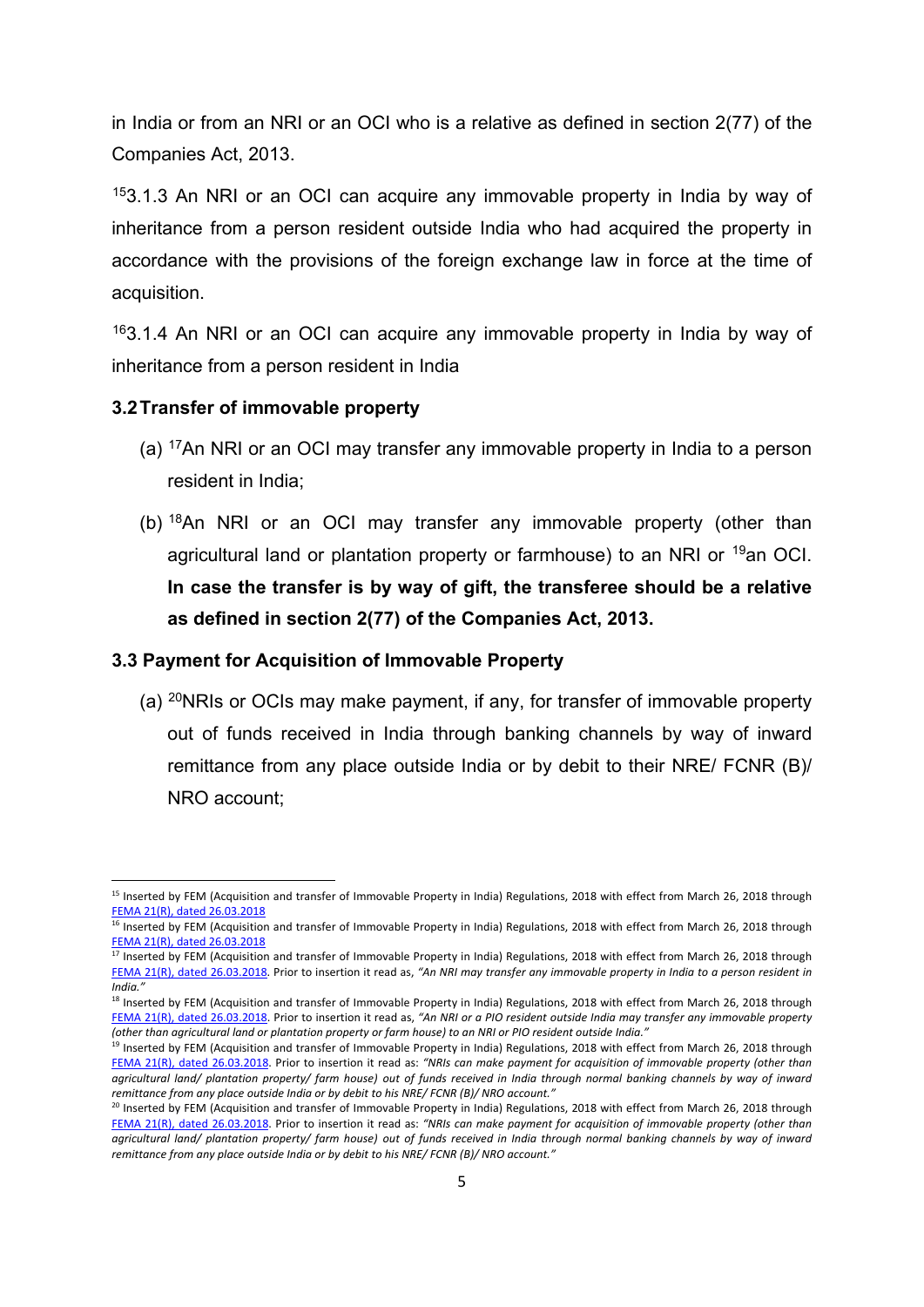(b) Such payments cannot be made either by traveller's cheque or by foreign currency notes or by other mode except those specifically mentioned above.

## **[21](#page-6-0)4. Joint acquisition by the spouse of an NRI or an OCI**

4.1 A person resident outside India, not being a Non-Resident Indian or an Overseas Citizen of India, who is a spouse of a Non-Resident Indian or an Overseas Citizen of India may acquire one immovable property (other than agricultural land/ farm house/ plantation property), jointly with his/ her NRI/ OCI spouse.

4.2 Consideration for transfers made under this para should be out of funds received in India through banking channels by way of inward remittance from any place outside India or by debit to non-resident account of the person concerned maintained in accordance with the Act or the rules framed thereunder. Payments cannot be made either by traveller's cheque or by foreign currency notes or by other mode except those specifically mentioned in this para.

4.3 The marriage should have been registered and subsisted for a continuous period of not less than two years immediately preceding the acquisition of such property.

4.4 The non-resident spouse should not otherwise be prohibited from such acquisition.

<span id="page-6-0"></span><sup>&</sup>lt;sup>21</sup> Inserted by FEM (Acquisition and transfer of Immovable Property in India) Regulations, 2018 with effect from March 26, 2018 through [FEMA 21\(R\), dated 26.03.2018.](https://rbi.org.in/Scripts/NotificationUser.aspx?Id=11248&Mode=0) Prior to insertion, it read as, *"4. Acquisition/ transfer by a Person of Indian Origin (PIO) 4.1 Purchase of immovable property* 

*A PIO resident outside India can acquire by way of purchase any immovable property (other than agricultural land/ plantation property / farm house) in India.* 

*<sup>4.2</sup> Gift/ Inheritance of immovable property* 

*A PIO resident outside India may acquire*

*<sup>(</sup>a) any immovable property (other than agricultural land/ plantation property/ farm house) in India by way of gift from a person resident in India or an NRI or a PIO resident outside India;*

*<sup>(</sup>b) any immovable property in India by way of inheritance from a person resident outside India who had acquired such property in accordance with the provisions of the foreign exchange law in force or FEMA regulations, at the time of acquisition of the property or from a person resident in India.* 

*<sup>4.3</sup> Transfer of immovable property* 

*A PIO resident outside India can transfer*

*<sup>(</sup>a) by way of sale, any immovable property in India (other than agricultural land/ farm house/ plantation property), to a person resident in India;*

*<sup>(</sup>b) by way of gift or sale, agricultural land/ farm house/ plantation property in India, to a person resident in India who is a citizen of India; by way of gift, residential or commercial property in India, to a person resident in India or to an NRI or to a PIO resident outside India. 4.4 Payment for Acquisition of Immovable Property in India*

*<sup>(</sup>a) A PIO resident outside India can make payment for acquisition of immovable property in India (other than agricultural land/ farm house/ plantation property) by way of purchase out of funds received by inward remittance through normal banking channels or by debit to his NRE/ FCNR (B) / NRO account;* 

*<sup>(</sup>b) Such payments cannot be made either by traveller's cheque or by foreign currency notes or by other mode other than those specifically mentioned above."*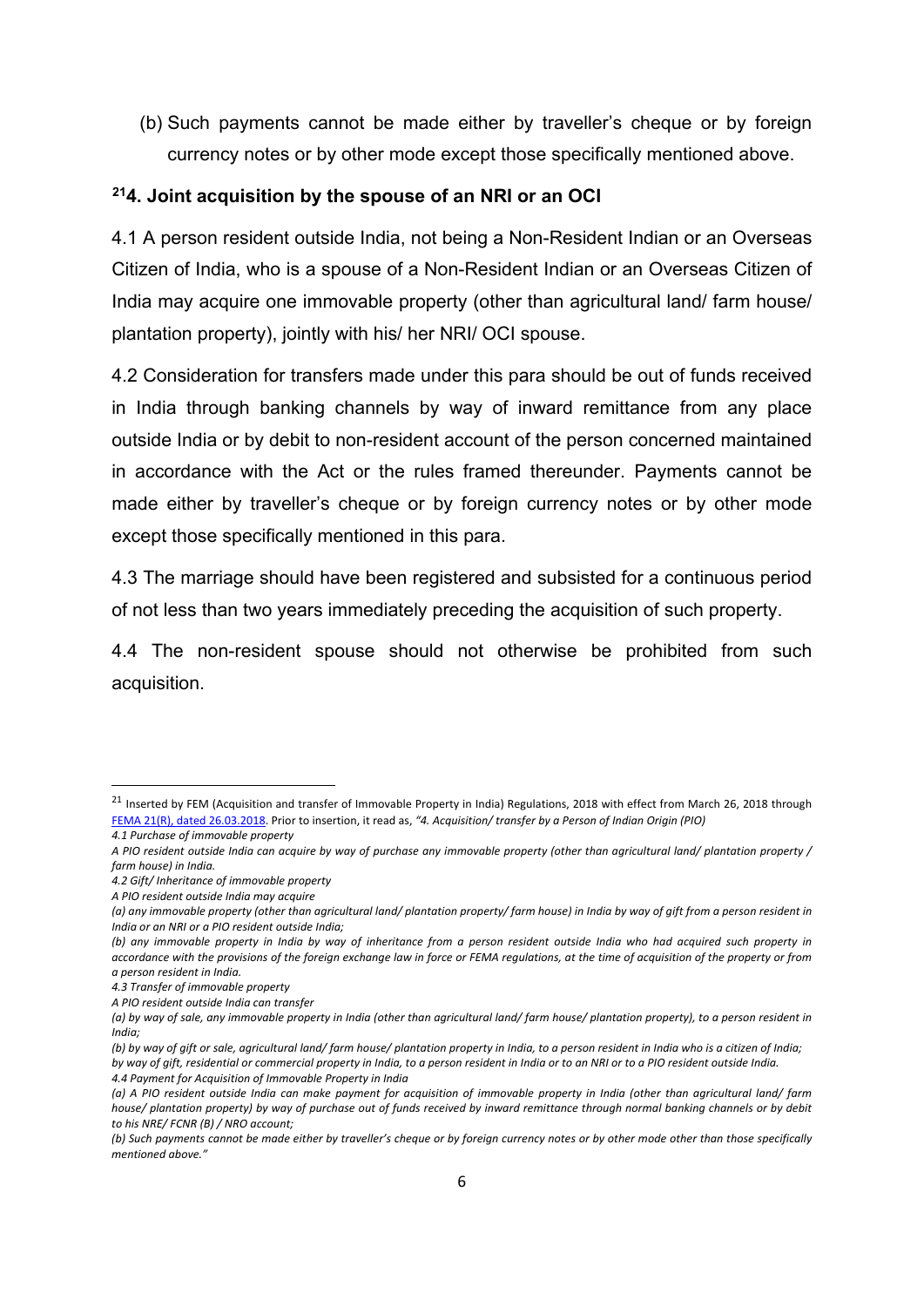#### **[22](#page-7-0)5. Acquisition by a Long-Term Visa holder**

5.1 A person being a citizen of Afghanistan, Bangladesh or Pakistan belonging to minority communities in those countries viz., Hindus, Sikhs, Jains, Buddhists, Parsis and Christians, who is residing in India and has been granted a Long-Term Visa (LTV) by the Central Government may purchase only one residential immovable property in India as dwelling unit for self-occupation and only one immovable property for self-employment.

5.2 The property should not be located in and around restricted/ protected areas so notified by the Central Government and cantonment areas.

5.3 The person should submit a declaration to the Revenue Authority of the district where the property is located specifying the source of funds and that he/ she is residing in India on a LTV.

5.4 The registration documents of the property should mention the nationality and the fact that such person is on a LTV.

5.5 The property of such person may be attached/ confiscated in the event of his/ her indulgence in anti-India activities.

5.6 A copy of the documents of the purchased property shall be submitted to the Deputy Commissioner of Police (DCP)/ Foreigners Registration Office (FRO)/ Foreigners Regional Registration Office (FRRO) concerned and to the Ministry of Home Affairs (Foreigners Division).

5.7 Sale of the immovable property so acquired is permissible only after such person has acquired Indian citizenship. However, transfer of such immovable property before acquiring Indian citizenship requires the prior approval of the Deputy Commissioner of Police (DCP)/ Foreigners Registration Office (FRO)/ Foreigners Regional Registration Office (FRRO) concerned.

<span id="page-7-0"></span> $^{22}$  Inserted by FEM (Acquisition and transfer of Immovable Property in India) Regulations, 2018 with effect from March 26, 2018 through [FEMA 21\(R\), dated 26.03.2018.](https://rbi.org.in/Scripts/NotificationUser.aspx?Id=11248&Mode=0) Subsequent to this insertion paragraphs 5 to 9 have been numbered as 6-10, respectively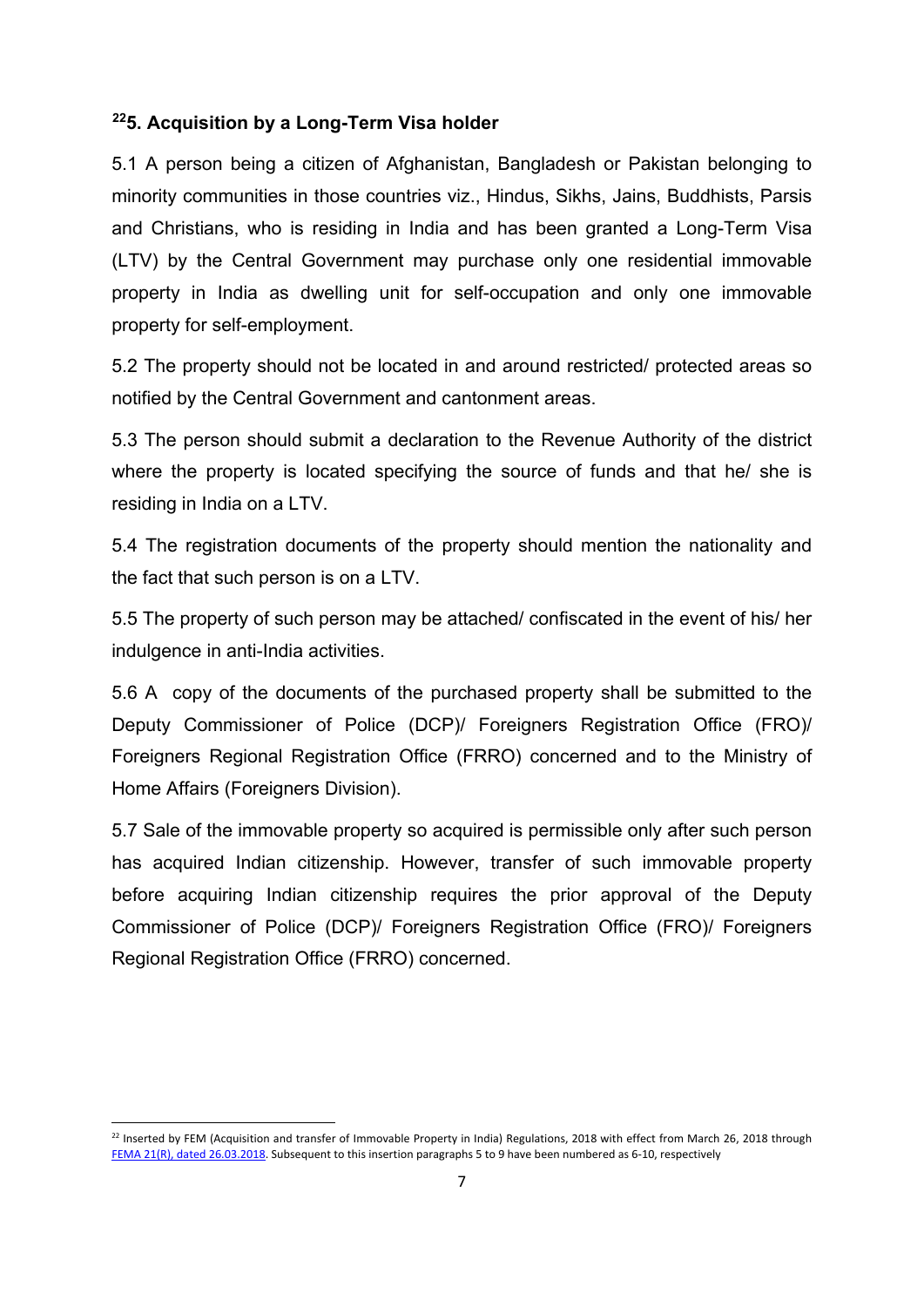# **6. Acquisition of immovable Property by Foreign Embassies/ Diplomats/ Consulate Generals**

Foreign Embassy/ Diplomat/ Consulate General, may purchase/ sell immovable property (other than agricultural land/ plantation property/ farm house) in India provided –

- (a) Clearance from the Government of India, Ministry of External Affairs is obtained for such purchase/sale, and
- (b) The consideration for acquisition of immovable property in India is paid out of funds remitted from abroad through the normal banking channels.

# **7. Acquisition of immovable property by person resident outside India for carrying on a permitted activity**

7.1 A branch or office or any other place of business in India, other than a liaison office, established by a person resident outside India, may acquire immovable property in India which is necessary for or incidental to the activity carried on in India by such branch or office.

7.2 Such a person is required to file with the Reserve Bank a declaration in the form IPI (as given in the Master Direction on Reporting), not later than ninety days from the date of such acquisition.

7.3 The immovable property so acquired can be mortgaged to an Authorised Dealer as a security for any borrowing.

7.4 However, acquisition of immovable property in India by a branch, office or other place of business of persons of Pakistan or Bangladesh or Sri Lanka or Afghanistan or China or Iran or Hong Kong or Macau or Nepal or Bhutan or [23D](#page-8-0)emocratic People's Republic of Korea origin/ nationality/ ownership requires the prior approval of the Reserve Bank.

## **8. Repatriation of sale proceeds of immovable property**

8.1 A person acquiring property in accordance with section 6(5) of FEMA (reference para 1.2 of Part II) or his successor cannot repatriate outside India the sale proceeds

<span id="page-8-0"></span><sup>&</sup>lt;sup>23</sup> Inserted by FEM (Acquisition and transfer of Immovable Property in India) Regulations, 2018 with effect from March 26, 2018 through [FEMA 21\(R\), dated 26.03.2018.](https://rbi.org.in/Scripts/NotificationUser.aspx?Id=11248&Mode=0)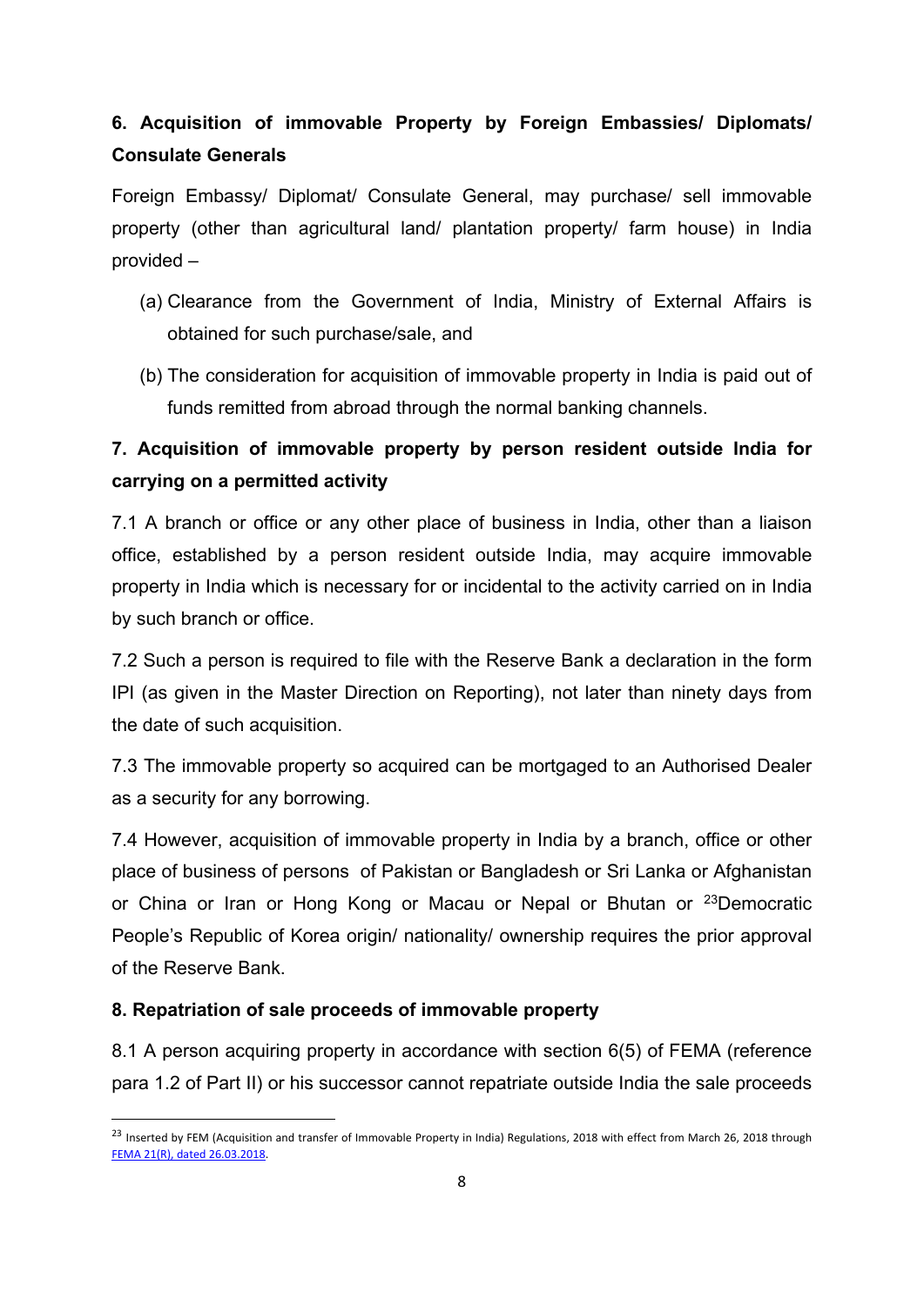of such immovable property without the prior permission of the Reserve Bank.  $24$ However, if such a person is resident outside India, he/ she can utilise the remittance facilities available under the [Foreign Exchange Management \(Remittance](https://www.rbi.org.in/Scripts/NotificationUser.aspx?Id=10371&Mode=0)  [of Assets\) Regulations, 2016,](https://www.rbi.org.in/Scripts/NotificationUser.aspx?Id=10371&Mode=0) as amended from time to time.

8.2 In the event of sale of immovable property other than agricultural land/ farm house/ plantation property in India by  $25a$  PIO resident outside India [who held property in India in terms of the erstwhile [FEM \(Acquisition and transfer of](https://www.rbi.org.in/Scripts/NotificationUser.aspx?Id=175&Mode=0)  [Immovable Property in India\) Regulations, 2000\]](https://www.rbi.org.in/Scripts/NotificationUser.aspx?Id=175&Mode=0) or an NRI or an OCI, the Authorised Dealer may allow repatriation of the sale proceeds outside India, provided the following conditions are satisfied, namely:

- (a) the immovable property was acquired by the seller in accordance with the provisions of the foreign exchange law in force at the time of acquisition by him; [26](#page-9-2)
- (b)  $27$ the amount for acquisition of the immovable property was paid in foreign exchange received through banking channels or out of funds held in FCNR(B) account or NRE account;

In case an immovable property in India has been purchased by  $^{28}$  $^{28}$  $^{28}$ a PIO resident outside India [who held property in India in terms of the erstwhile FEM (Acquisition and transfer of Immovable Property in India) Regulations, 2000] or an NRI or a OCI out of housing loans availed in terms of [Foreign](https://www.rbi.org.in/Scripts/NotificationUser.aspx?Id=158&Mode=0)  [Exchange Management \(Borrowing and lending in rupees\) Regulations, 2000,](https://www.rbi.org.in/Scripts/NotificationUser.aspx?Id=158&Mode=0) as amended from time to time, and the repayments for such loans are made out of remittances received from abroad through banking channels or by debit

<span id="page-9-0"></span><sup>&</sup>lt;sup>24</sup> Inserted as [Foreign Exchange Management \(Remittance of Assets\) Regulations, 2000](https://www.rbi.org.in/Scripts/NotificationUser.aspx?Id=167&Mode=0) was repealed and replaced by Foreign Exchange [Management \(Remittance of Assets\) Regulations, 2016.](https://www.rbi.org.in/Scripts/NotificationUser.aspx?Id=10371&Mode=0) Prior to insertion it read as, *"However, if such a person is an NRI or a PIO resident outside India, he can make a remittance under the facilities available under the Foreign Exchange Management (Remittance of Assets) Regulations, 2000, as amended from time to time."*

<span id="page-9-1"></span><sup>&</sup>lt;sup>25</sup> Inserted by FEM (Acquisition and transfer of Immovable Property in India) Regulations, 2018 with effect from March 26, 2018 through [FEMA 21\(R\), dated 26.03.2018.](https://rbi.org.in/Scripts/NotificationUser.aspx?Id=11248&Mode=0) Prior to insertion it read as, "NRI/ PIO resident outside India."

<span id="page-9-2"></span><sup>&</sup>lt;sup>26</sup> Deleted by FEM (Acquisition and transfer of Immovable Property in India) Regulations, 2018 with effect from March 26, 2018 through [FEMA 21\(R\), dated 26.03.2018.](https://rbi.org.in/Scripts/NotificationUser.aspx?Id=11248&Mode=0) Prior to deletion it read as, "*or the provisions of Foreign Exchange Management (Acquisition and Transfer of Immovable Property in India) Regulations 2000*."

<span id="page-9-3"></span><sup>&</sup>lt;sup>27</sup> Inserted by FEM (Acquisition and transfer of Immovable Property in India) Regulations, 2018 with effect from March 26, 2018 through [FEMA 21\(R\), dated 26.03.2018.](https://rbi.org.in/Scripts/NotificationUser.aspx?Id=11248&Mode=0) Prior to insertion it read as, *"the amount to be repatriated does not exceed the amount paid for acquisition of the immovable property received through normal banking channels or out of funds held in FCNR(B) account or NRE account."*

<span id="page-9-4"></span><sup>&</sup>lt;sup>28</sup> Inserted by FEM (Acquisition and transfer of Immovable Property in India) Regulations, 2018 with effect from March 26, 2018 through [FEMA 21\(R\), dated 26.03.2018.](https://rbi.org.in/Scripts/NotificationUser.aspx?Id=11248&Mode=0) Prior to insertion it read as, *"an NRI/ PIO"*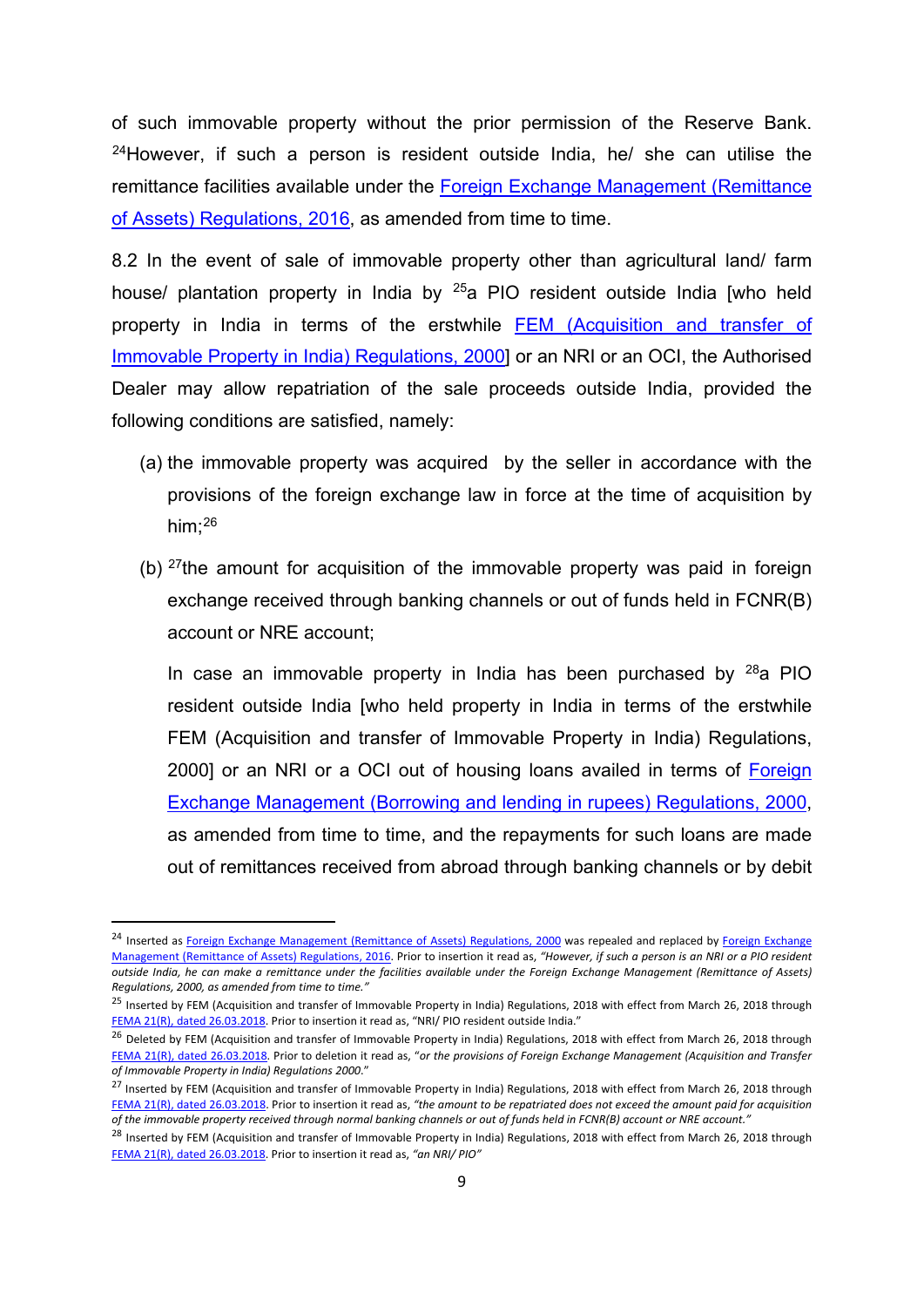to the NRE/ FCNR(B) account of such person, such repayments may be treated as equivalent to foreign exchange received.

(c) in the case of residential property, the repatriation of sale proceeds is restricted to not more than two such properties

 $298.3$  $298.3$  In the event of failure in repayment of external commercial borrowing availed by a person resident in India under the provisions of the Foreign Exchange [Management \(Borrowing or Lending in Foreign Exchange\) Regulations, 2000,](https://www.rbi.org.in/Scripts/NotificationUser.aspx?Id=157&Mode=0) as amended from time to time, a bank which is an authorised dealer may permit the overseas lender or the security trustee (in whose favour the charge on immovable property has been created to secure the ECB) to sell the immovable property on which the said loan has been secured only to a (by the) person resident in India and to repatriate the sale proceeds towards outstanding dues in respect of the said loan and not any other loan.

# **9. Prohibition on acquisition or transfer of immovable property in India by citizens of certain countries**

[30](#page-10-1)9.1 Citizens of Pakistan, Bangladesh, Sri Lanka, Afghanistan, China, Iran, Nepal, Bhutan, Macau, Hong Kong and Democratic People's Republic of Korea cannot, without prior permission of the Reserve Bank, acquire or transfer immovable property in India, other than on lease, not exceeding five years. For this purpose the term "citizen" shall include natural persons and legal entities.

[31](#page-10-2)9.2 The prohibition at 9.1 above shall not apply to an OCI.

#### **10. Miscellaneous**

10.1 Authorized Dealer Category-I banks may convey no objection for creation of charge on immovable assets of a person resident in India either in favour of the external commercial borrowing (ECB) lender or the security trustee subject to the following conditions:

<span id="page-10-0"></span><sup>&</sup>lt;sup>29</sup> Inserted by FEM (Acquisition and transfer of Immovable Property in India) Regulations, 2018 with effect from March 26, 2018 through [FEMA 21\(R\), dated 26.03.2018.](https://rbi.org.in/Scripts/NotificationUser.aspx?Id=11248&Mode=0)

<span id="page-10-1"></span><sup>&</sup>lt;sup>30</sup> Inserted by FEM (Acquisition and transfer of Immovable Property in India) Regulations, 2018 with effect from March 26, 2018 through [FEMA 21\(R\), dated 26.03.2018.](https://rbi.org.in/Scripts/NotificationUser.aspx?Id=11248&Mode=0) Prior to insertion it read as, *"Citizens of Pakistan, Bangladesh, Sri Lanka, Afghanistan, China, Iran, Nepal, Bhutan, Macau or Hong Kong cannot, without prior permission of the Reserve Bank, acquire or transfer immovable property in India, other than on lease, not exceeding five years."*

<span id="page-10-2"></span><sup>&</sup>lt;sup>31</sup> Inserted by FEM (Acquisition and transfer of Immovable Property in India) Regulations, 2018 with effect from March 26, 2018 through [FEMA 21\(R\), dated 26.03.2018.](https://rbi.org.in/Scripts/NotificationUser.aspx?Id=11248&Mode=0)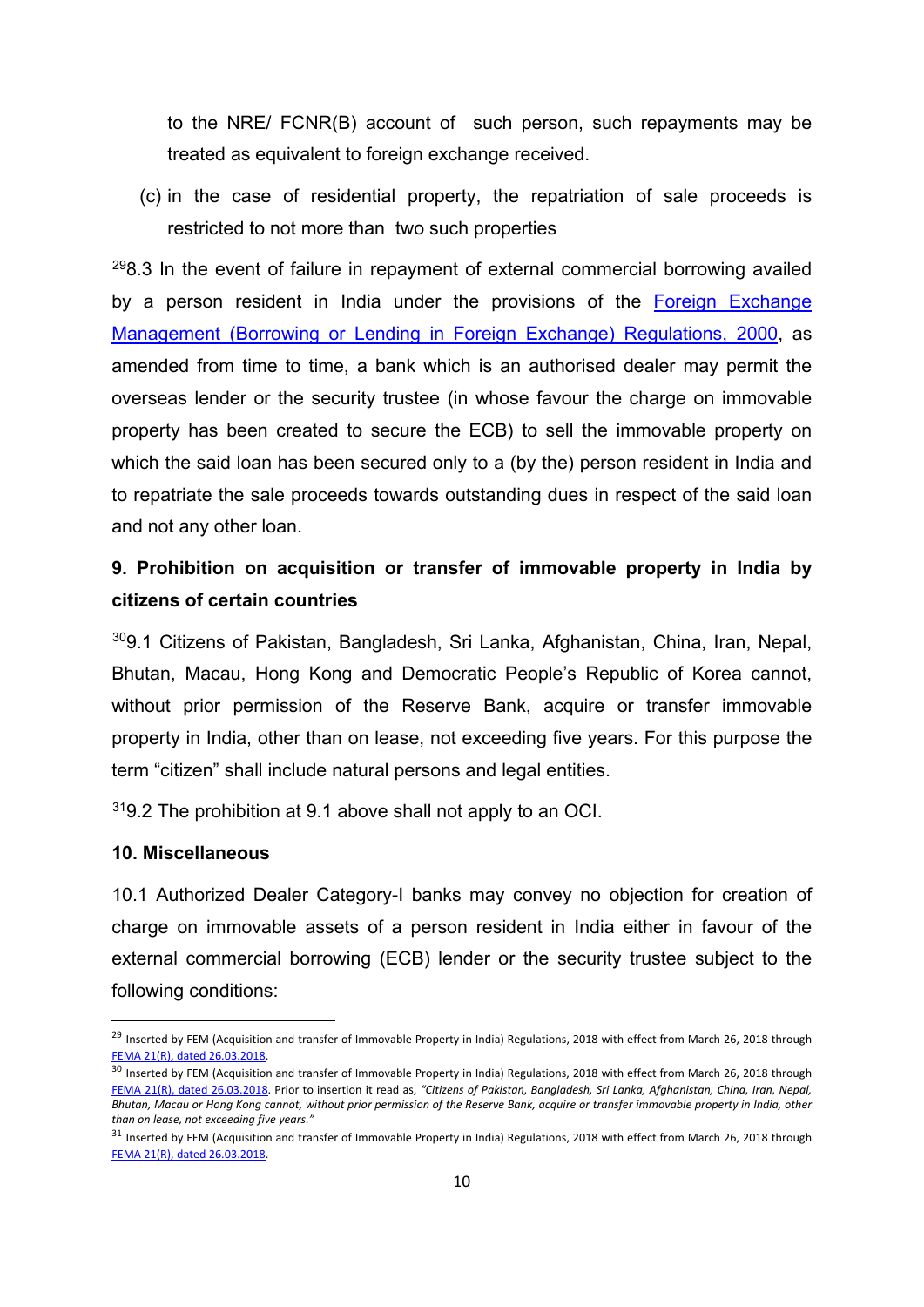- (a) 'No objection' shall be granted only to a resident ECB borrower;
- (b) The period of such charge on immovable assets has to be co-terminus with the maturity of the underlying ECB;
- (c) Such 'no objection' should not be construed as a permission to acquire immovable asset (property) in India, by the overseas lender/ security trustee;
- (d) In the event of enforcement/ invocation of the charge, the immovable asset (property) will have to be sold only to a person resident in India and the sale proceeds shall be repatriated to liquidate the outstanding ECB.

[32](#page-11-0)10.2 An authorised dealer which is an Indian correspondent of an overseas lender may create a mortgage on an immovable property in India owned by an NRI or an OCI who is a director of a company outside India, for a loan to be availed by the company outside India from the said overseas lender subject to the following conditions:

- (a) The funds should be used by the borrowing company only for its core business purposes overseas; and
- (b) In case of invocation of charge the authorised dealer should sell the immovable property to an eligible acquirer and remit the sale proceeds to the overseas lender.

 $3310.3$  $3310.3$  A person resident outside India who has acquired any immovable property in India in accordance with foreign exchange laws in force at the time of such acquisition or with the general or specific permission of the Reserve Bank may transfer such property to a person resident in India provided the transaction takes place through banking channels in India and provided that the resident is not otherwise prohibited from such acquisition.

10.4 Any transfer of property not covered in these directions will require the prior permission of the Reserve Bank.

<span id="page-11-0"></span><sup>32</sup> Inserted by FEM (Acquisition and transfer of Immovable Property in India) Regulations, 2018 with effect from March 26, 2018 through [FEMA 21\(R\), dated 26.03.2018.](https://rbi.org.in/Scripts/NotificationUser.aspx?Id=11248&Mode=0)

<span id="page-11-1"></span><sup>33</sup> Inserted by FEM (Acquisition and transfer of Immovable Property in India) Regulations, 2018 with effect from March 26, 2018 through [FEMA 21\(R\), dated 26.03.2018.](https://rbi.org.in/Scripts/NotificationUser.aspx?Id=11248&Mode=0) On the insertion the existing paras 9.2 and 9.3 have been renumbered as 10.4 and 10.5, respectively.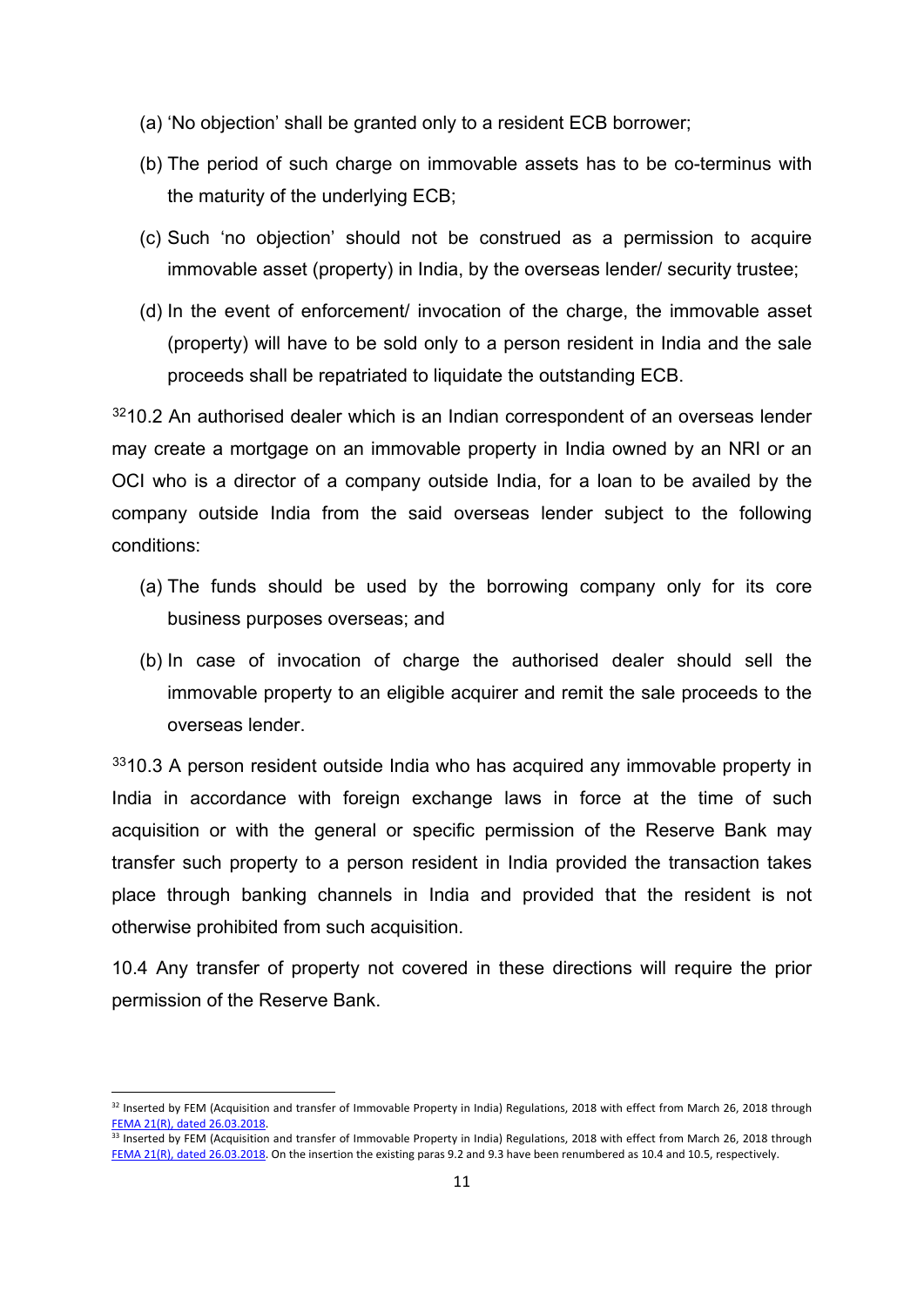10.5 As per Government of India Press Release dated February 1, 2009, (given in the [annex\)](#page-14-0) in order to be considered as a person resident in India, a person has to not only satisfy the condition of the period of stay (being more than 182 days during the course of preceding financial year) but also his purpose of stay as well as the type of Indian visa granted to him should clearly indicate the intention to stay in India for an uncertain period. In this regard, to be eligible, the intention to stay has to be unambiguously established with supporting documentation including visa.

<sup>[34](#page-12-0)</sup>10.6 Any transaction involving acquisition or transfer of immovable property by a person resident outside India should be through banking channels in India.

 $3510.7$  $3510.7$  Any existing holding of immovable property in India by a person resident outside India made in accordance with the policy in existence at the time of such acquisition would not require any modifications to confirm to the **Foreign Exchange** [Management \(Non-debt Instruments\) Rules, 2019.](https://rbi.org.in/Scripts/NotificationUser.aspx?Id=11723&Mode=0)

## **11. [36](#page-12-2)Payment of taxes and other duties/ levies in India**

Any transaction involving acquisition of immovable property by a person resident outside India shall be subject to applicable tax laws and other duties/ levies in India.

<span id="page-12-0"></span><sup>&</sup>lt;sup>34</sup> Inserted by FEM (Acquisition and transfer of Immovable Property in India) Regulations, 2018 with effect from March 26, 2018 through [FEMA 21\(R\), dated 26.03.2018.](https://rbi.org.in/Scripts/NotificationUser.aspx?Id=11248&Mode=0)

<span id="page-12-1"></span><sup>&</sup>lt;sup>35</sup> Inserted by FEM (Acquisition and transfer of Immovable Property in India) Regulations, 2018 with effect from March 26, 2018 through [FEMA 21\(R\), dated 26.03.2018.](https://rbi.org.in/Scripts/NotificationUser.aspx?Id=11248&Mode=0)

<span id="page-12-2"></span><sup>&</sup>lt;sup>36</sup> Inserted by FEM (Acquisition and transfer of Immovable Property in India) Regulations, 2018 with effect from March 26, 2018 through [FEMA 21\(R\), dated 26.03.2018.](https://rbi.org.in/Scripts/NotificationUser.aspx?Id=11248&Mode=0) Prior to insertion it read as, *"10. Payment of taxes – Any transaction involving acquisition of immovable property under these regulations shall be subject to applicable tax laws in India."*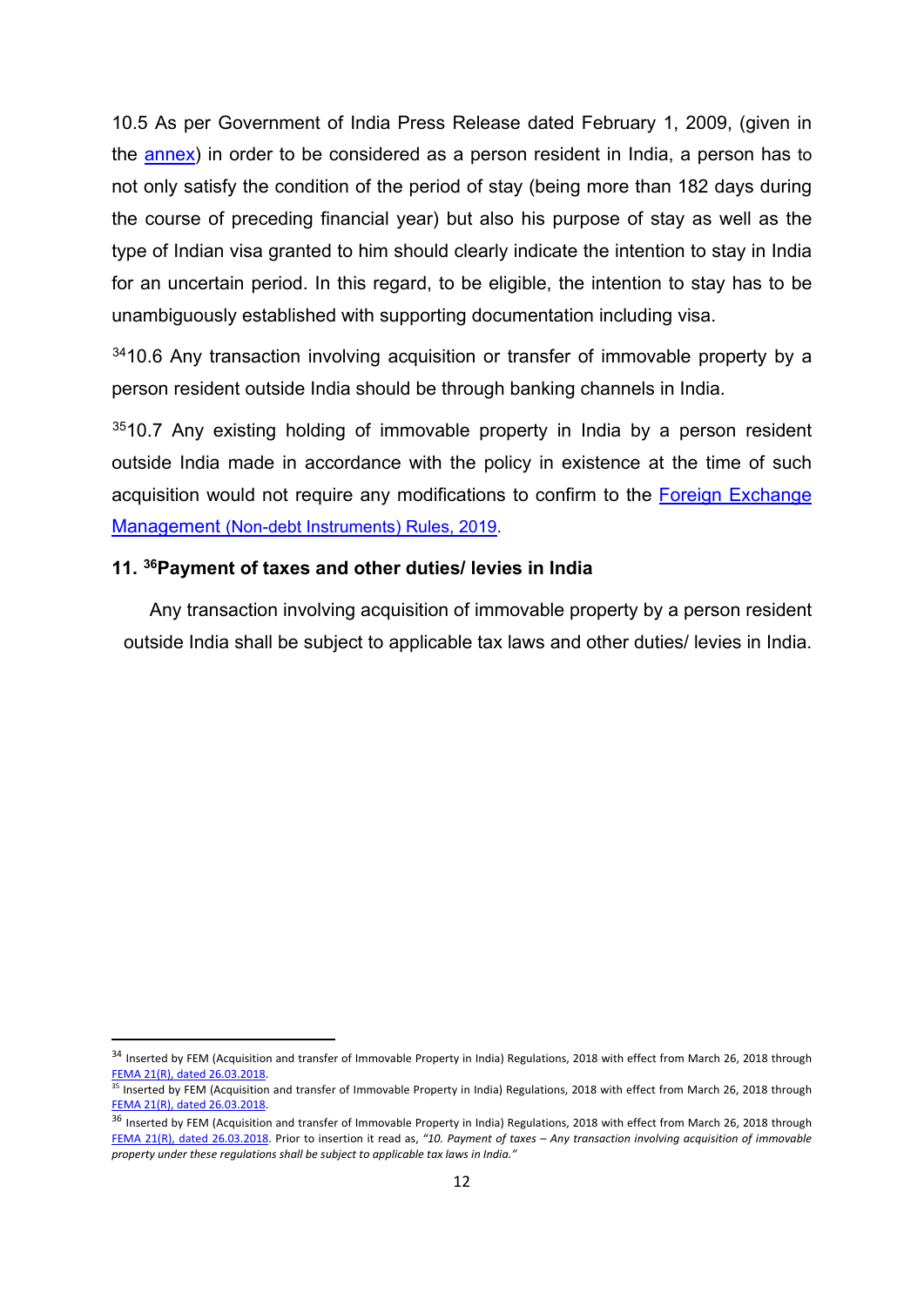## **APPENDIX**

# **List of notifications / A.P.(DIR Series) circulars which have been consolidated in this Master Circular**

| <b>Notification / Circular</b>                                         | <b>Date</b>      |
|------------------------------------------------------------------------|------------------|
| 37Foreign Exchange Management (Non-debt Instruments). October 17, 2019 |                  |
| <b>Rules, 2019</b>                                                     |                  |
| 38FEMA 21(R)/2018-RB                                                   | March 26, 2018   |
| 39FEMA 7(R)/2015-RB                                                    | January 21, 2016 |
| A.P. (DIR Series) Circular No. 43/2015-16 [(1)/7(R)]                   | February 4, 2016 |

**.** 

<span id="page-13-0"></span><sup>&</sup>lt;sup>37</sup> [FEMA 21 R](https://rbi.org.in/Scripts/NotificationUser.aspx?Id=11248&Mode=0) has been superseded b[y FEM \(NDI\) Rules, 2019.](https://rbi.org.in/Scripts/NotificationUser.aspx?Id=11723&Mode=0)

<span id="page-13-1"></span><sup>&</sup>lt;sup>38</sup> [FEMA 21](https://www.rbi.org.in/scripts/NotificationUser.aspx?Id=175&Mode=0) repealed and replaced b[y FEMA 21\(R\).](https://rbi.org.in/Scripts/NotificationUser.aspx?Id=11248&Mode=0) The new notification was issued in the Gazette of India vide G.S.R.280(E) dated March 26, 2018

<span id="page-13-2"></span><sup>&</sup>lt;sup>39</sup> [FEMA 7](https://www.rbi.org.in/Scripts/BS_FemaNotifications.aspx?Id=161) repealed and replaced by [FEMA 7\(R\).](https://rbi.org.in/Scripts/NotificationUser.aspx?Id=10257&Mode=0) The new notification was issued in the Gazette of India vide G.S.R.95(E) dated January  $2016$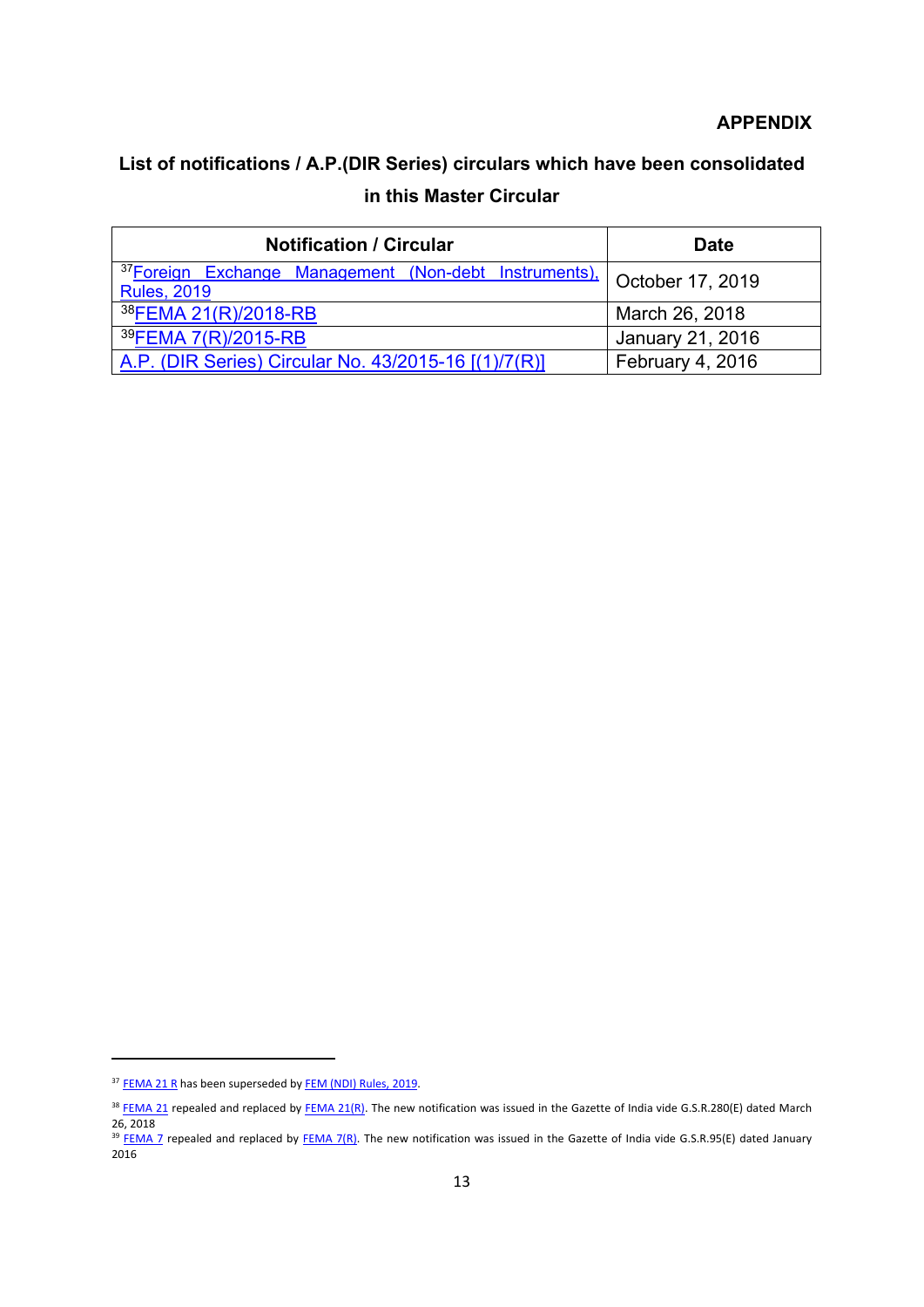#### **Press Release of Government of India**

#### <span id="page-14-0"></span>**Ministry of Finance**

## **February 1, 2009**

#### **Government's advice on acquiring land by persons residing outside India**

## **15:8 IST**

Government of India has advised State Governments to be extra vigilant in matters of acquisition and transfer of immovable property in India by a person resident outside India and satisfy themselves about the eligibility under FEMA before registering a sale or purchase of immovable property in India. The enquiries may include both the intending buyers and sellers. The relevant travel documents and the nature of visa may also be verified before registering such sale / purchase. Government has further advised all including concerned authorities in the State Governments that wherever appropriate, the authorities may consider reviewing registration of sale / purchase already made to determine their compliance with legal requirements. Further, persons acquiring immovable property have to fulfil the requirements, if any, prescribed by the State authorities.

A foreign company which has established a Branch Office or other place of business in India under the provisions of Foreign Exchange Management (Establishment in India of Branch or Office or Other Place of Business) Regulations, 2000 [\(FEMA](https://www.rbi.org.in/Scripts/BS_FemaNotifications.aspx?Id=176)  [22/2000-RB dated the 3rd May, 2000\)](https://www.rbi.org.in/Scripts/BS_FemaNotifications.aspx?Id=176) can acquire immovable property in India which is necessary for or incidental to carrying on such activity, subject to the conditions stipulated in Regulation 5 of Foreign Exchange Management (Acquisition and Transfer of Immovable Property in India) Regulations, 2000 [\(Notification No.](https://www.rbi.org.in/Scripts/BS_FemaNotifications.aspx?Id=175)  [21/2000-RBdated the 3rd May, 2000\)](https://www.rbi.org.in/Scripts/BS_FemaNotifications.aspx?Id=175).

Apart from above, a foreign national who is residing in India for more than 182 days during the course of the preceding financial year for taking up employment or carrying on business / vocation or for any other purpose indicating his intention to stay for an uncertain period can acquire immovable property in India as he would be a 'person resident in India' as per section 2(v) of FEMA, 1999. To be treated as a person resident in India under FEMA, a person has not only to satisfy the condition of the period of stay (being more than 182 days during the course of preceding financial year) but also his purpose of stay as well as the type of Indian visa granted to him to clearly indicate the intention to stay in India for an uncertain period. In this regard, to be eligible, the intention to stay has to be unambiguously established with supporting documentation including visa.